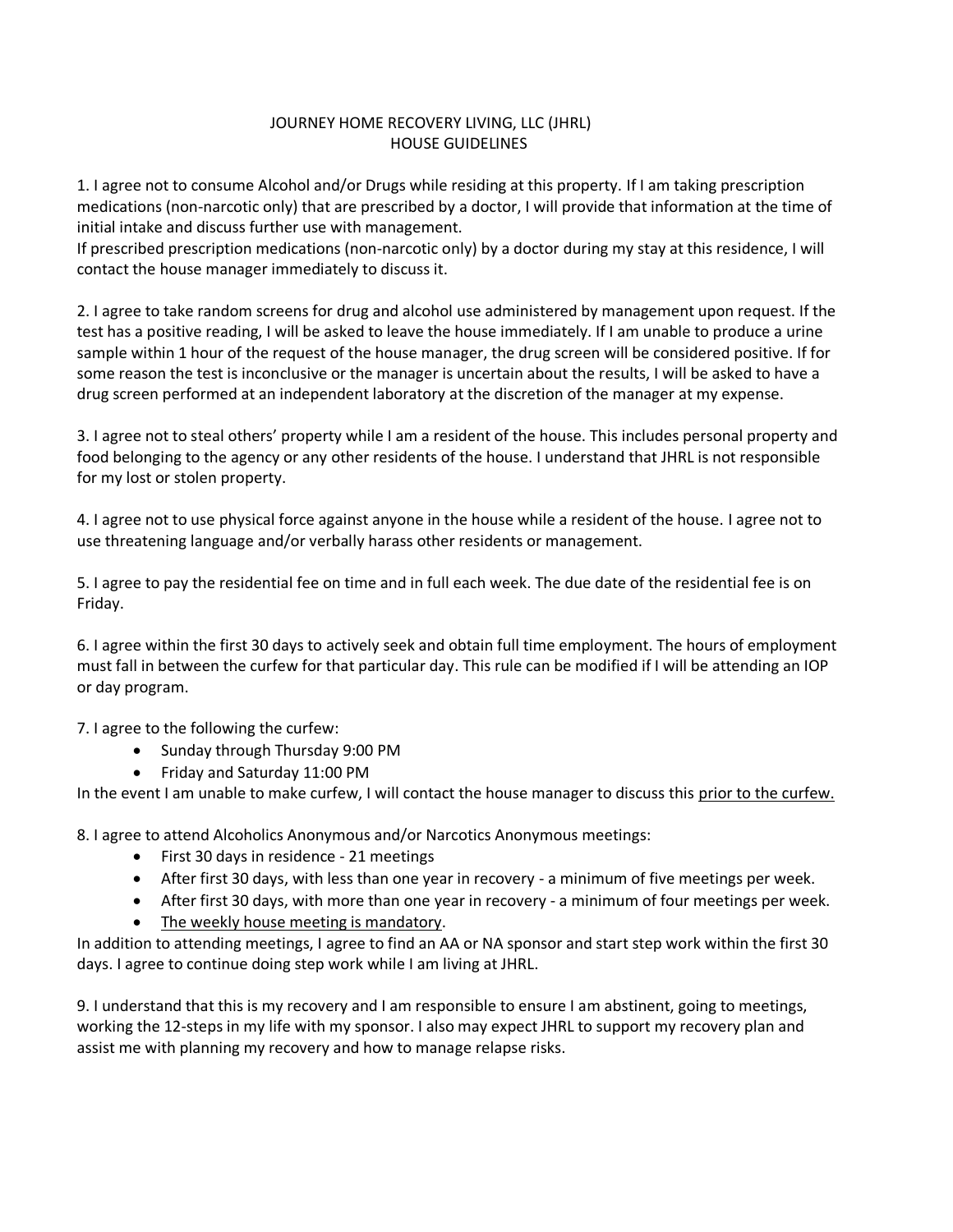10. I understand that overnight stays away from the house are a privilege and must be cleared with the house manager beforehand in writing. An overnight stay will not be allowed within the first 30 days. In order to qualify for any overnight stay, I must turn in the signature sheet proving the attendance of 21 meetings in thirty days, have rent paid up to date, be following all guidelines, and have all chores completed.

11. I agree to show financial responsibility if I bring a motor vehicle on the property. I will provide a valid driver's license, registration, and proof of insurance coverage.

12. I agree to keep my room clean and orderly at all times, as well as maintain the cleanliness of the common areas including the areas outside surrounding the home. This may include litter and cigarette butts.

13. I agree to do the weekly chore that is when assigned and to participate in any special projects that are requested by the manager of the house.

14. This residence is smoke-free. There is no smoking/vaping inside the house at any time. Smoking/vaping in the house may result in immediate dismissal. Smoking/vaping is allowed outside only. Cigarette butts must be disposed of properly.

15. All visitors must be approved and request must be submitted in writing to the house manager. No overnight guests will be allowed, including family members. Any guests will be limited to the common areas of the house, and must have at least 90 days clean and sober. NO VISITORS ARE ALLOWED IN BEDROOMS. I am responsible to bring the presence of questionable guests to the house manager's attention immediately.

16. I will not engage in an intimate relationship with any other resident.

\_\_\_\_\_\_\_\_\_\_\_\_\_\_\_\_\_\_\_\_\_\_\_\_\_\_\_\_\_\_\_\_\_\_\_\_\_\_\_ \_\_\_\_\_\_\_\_\_\_\_\_

\_\_\_\_\_\_\_\_\_\_\_\_\_\_\_\_\_\_\_\_\_\_\_\_\_\_\_\_\_\_\_\_\_\_\_\_\_\_\_ \_\_\_\_\_\_\_\_\_\_\_\_

17. I agree to retrieve my belongings and personal effects no later than 72 hours after leaving the residence. I understand that if I do not, they will be donated to charity or disposed of.

18. I agree to inform management if I know that another resident has relapsed. Failure to do so will result in my dismissal.

19. I understand that at any time, my room is subject to search by management, police, and the like.

20. I understand the conditions for admission and discontinuation according to the policies and was provided a copy.

21. I understand the grievance policy and was provided a copy. I have read and fully understand the guidelines for residency, I understand they are subject to change at any given time, as management requires.

Printed Applicant Name

\_\_\_\_\_\_\_\_\_\_\_\_\_\_\_\_\_\_\_\_\_\_\_\_\_\_\_\_\_\_\_\_\_\_\_\_\_\_\_

Applicant Signature Date

Manager Signature **Date**